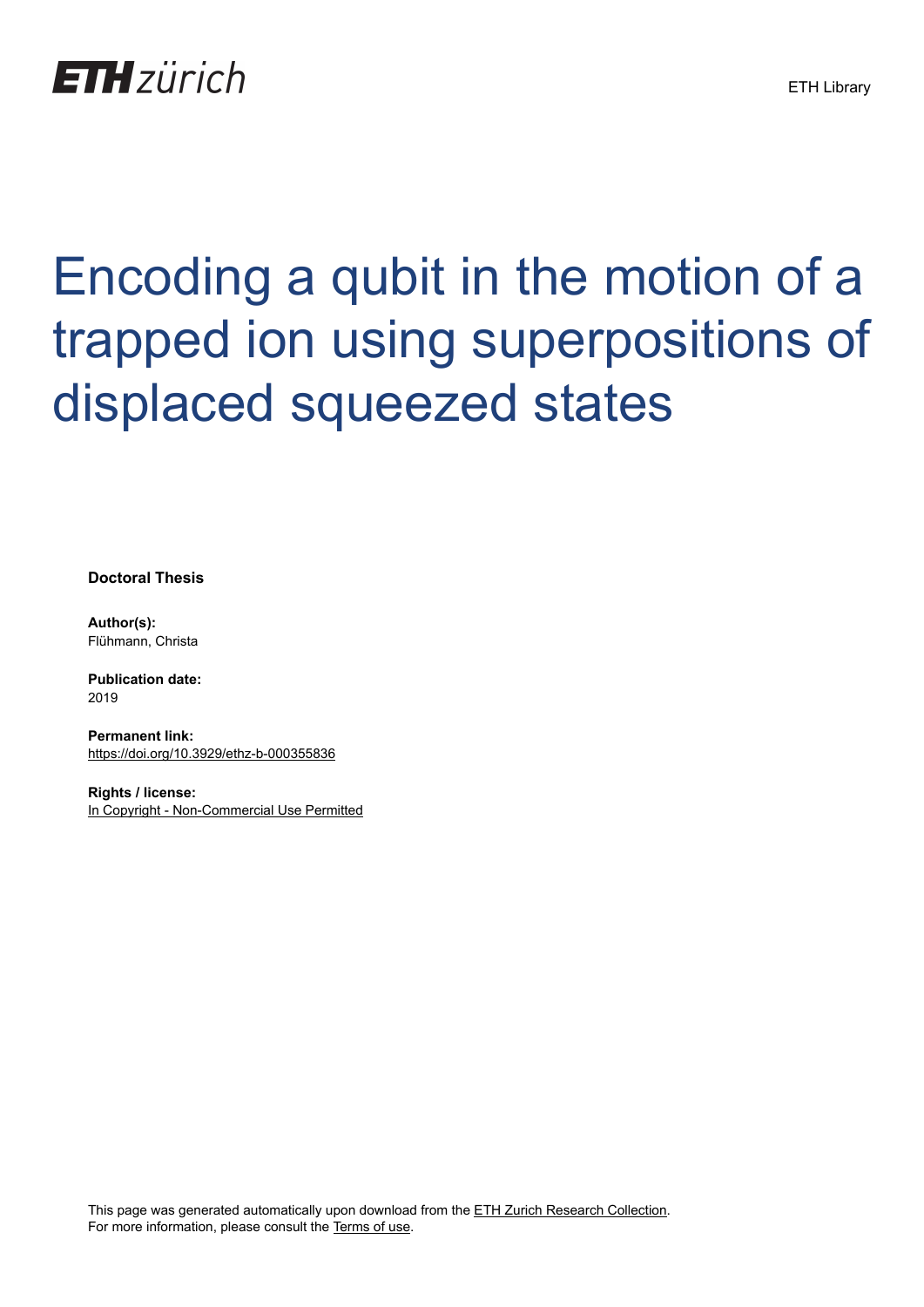DISS. ETH NO. 25927

## Encoding a qubit in the motion of a trapped ion using superpositions of displaced squeezed states

A thesis submitted to attain the degree of DOCTOR OF SCIENCES of ETH ZURICH (Dr. sc. ETH Zurich)



presented by Christa Flühmann MSc, ETH Zurich

born on 18.12.1989 citizen of Brienzwiler, Switzerland

accepted on the recommendation of Prof. Dr. J. P. Home Prof. Dr. P. O. Schmidt 2019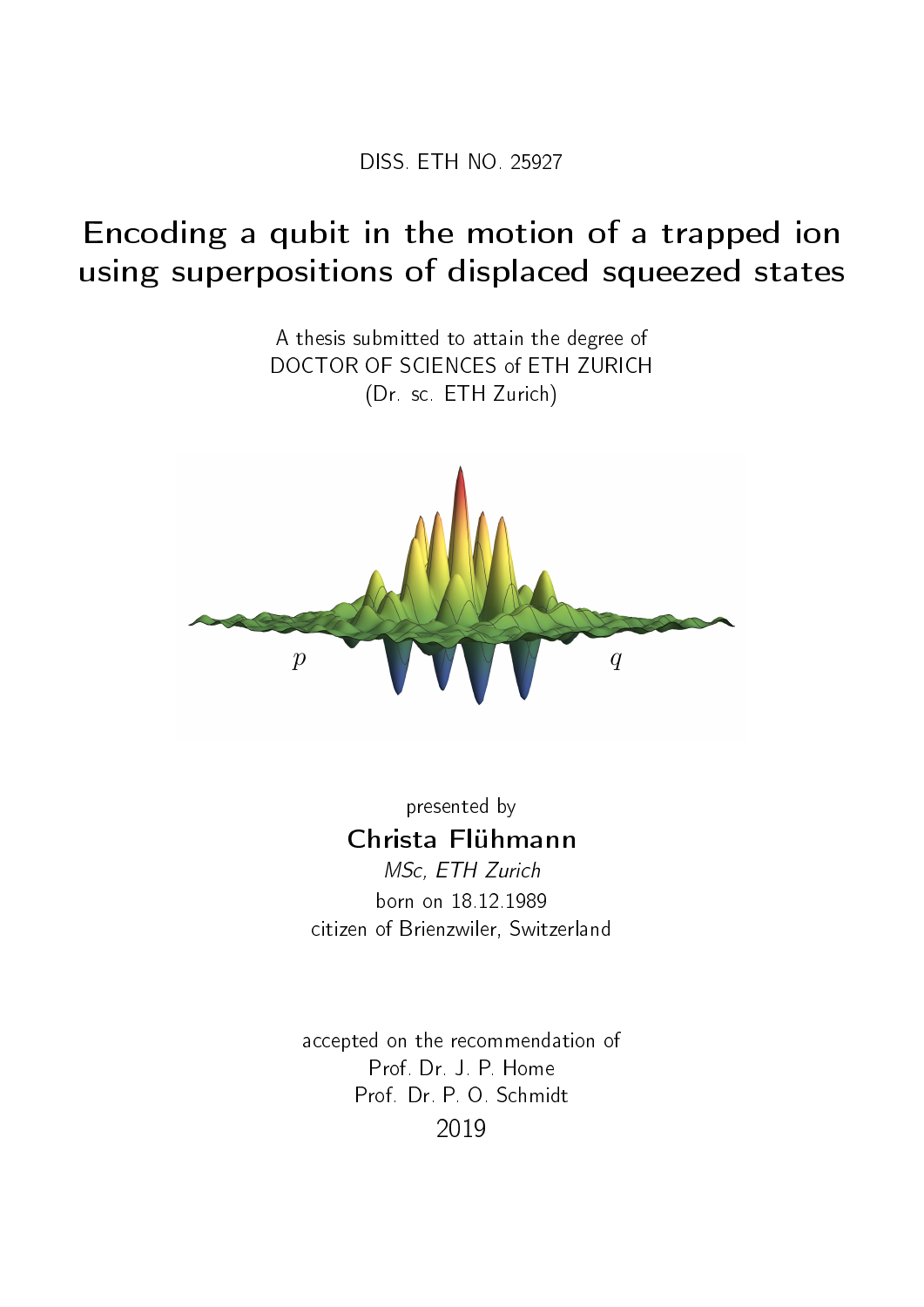## Abstract

Trapped-ions form a promising platform to realize a future large scale quantum computing device. Qubits are typically stored in internal electronic states, which are coupled using their joint motion in the trap potential. In this thesis this control paradigm is reversed. The harmonic motion of a trapped  ${}^{40}Ca<sup>+</sup>$  ion forms the main subject of studies, which is controlled via the internal electronic states.

A number of new techniques are introduced and examined, primarily based on the implementation of modular variable measurements. These are realized combining an internal state dependent optical dipole force with readout of the internal states. Modular measurements are used to investigate large "Schrödinger cat" states of the ion's motion, to violate Leggett-Garg tests of macroscopic realism, and finally to realize a logical qubit encoded in an error-correcting code based on the trapped-ion oscillator. The latter offers an alternative to the standard qubit based quantum information processing approach, which when embedded in systems of coupled oscillators could lead to a large-scale quantum computer.

Measurements of a particle's modular position and momentum have been the focus of various discussions of foundational quantum mechanics. Such modular measurements of the trapped-ion's motion are studied in depth in this thesis, in particular their ability to commute, which forms a key element for the latter work on error-correcting codes. Here we make use of the ability to investigate sequences of measurements on a single harmonic oscillator, and study correlations between their results, as well as quantum measurement disturbances between the measurements.

In order to achieve the major results of the thesis, it was necessary to characterize and control multiple wave packets in phase space. On the characterization side, the need to cope with states with high energy occupations led to the development of multiple new methods for quantum state tomography, including the use of a squeezed eigenstate basis, and the direct extraction of the characteristic function of the oscillator using state-dependent forces. These were used to analyze some of the largest oscillator "Schrödinger cat" states which have been produced to date.

The main result of this thesis is encoding and full control of a logical qubit in the motional oscillator space using a code proposed 18 years ago by Gottesman, Kitaev and Preskill. Logical code states are realized and manipulated using sequences of up to five modular measurements applied to an ion initially prepared in a squeezed motional state. Such sequences realize superpositions of multiple squeezed wave packets, which form the code words. The usage of the oscillator enables to encode and in principle correct a logical qubit within a single trapped ion, which when compared to typical qubit-array based approaches simplifies control and hardware.

While the discussion above focuses on the new physics in this thesis, in addition the work required technical upgrades to the system, improving control of both qubit and oscillator. These form important components which have impact on all experiments in our setup, beyond the bounds of the current thesis.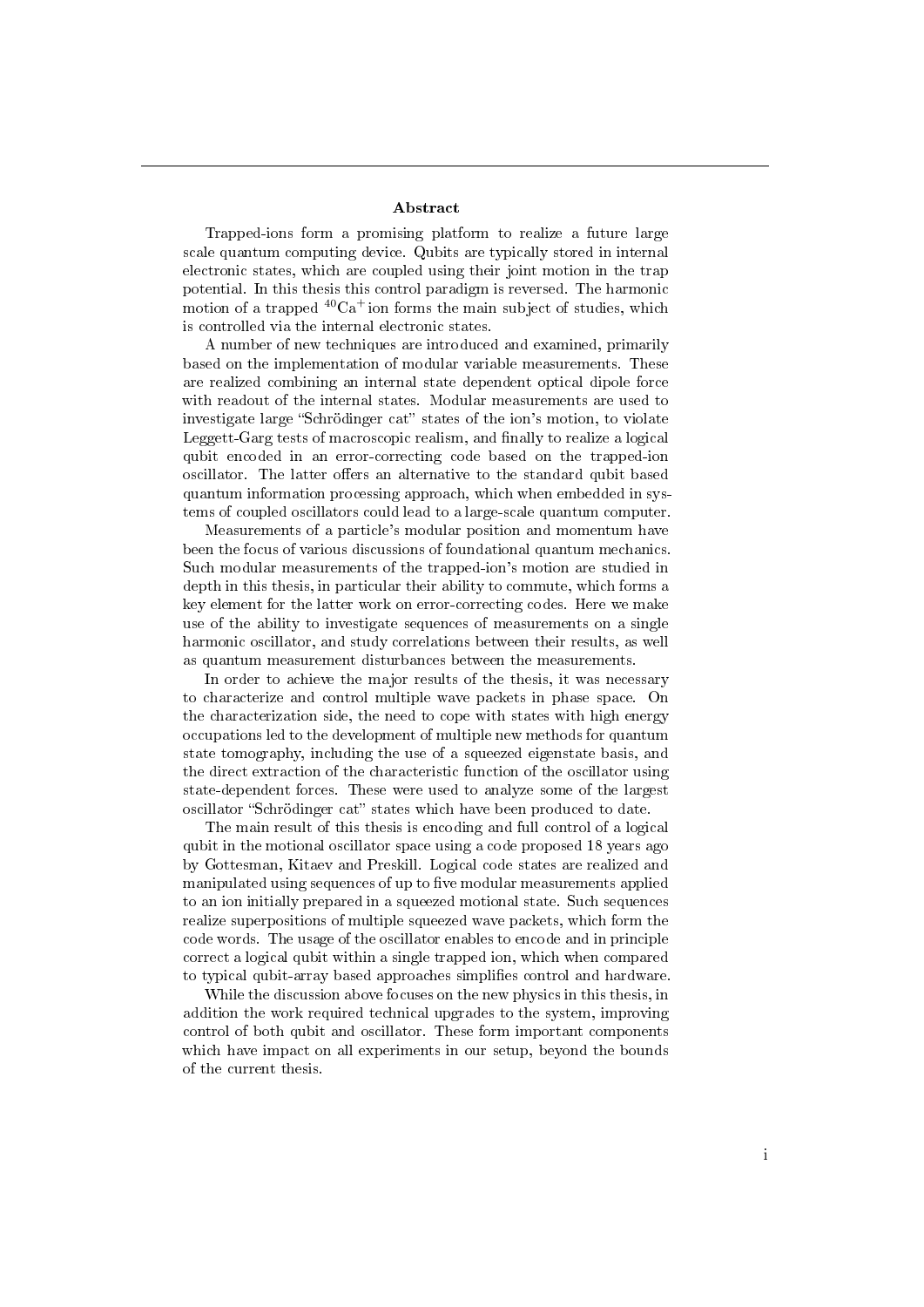## Zusammenfassung

Gefangene Ionen sind ein erfolgsversprechendes System um in Zukunft einen Quantencomputer zu realisieren. Quantenbits - kurz Qubits werden typischerweise in internen elektronischen Freiheitsgraden der Ionen gespeichert, welche über die gemeinsame Schwingung im Fallenpotenzial gekoppelt werden. Dieser Ansatz wird in der vorliegenden Dissertation umgekehrt: Der Fokus liegt hierbei auf der Studie der harmonischen Schwingungsmode eines  ${}^{40}Ca<sup>+</sup>$ Ions, welche mithilfe der internen Zustände manipuliert und kontrolliert wird.

Neue Techniken die in erster Linie auf Messungen von modularen Variablen der Schwingungsmode beruhen, werden sowohl vorgeschlagen als auch experimentell untersucht. Eine solche modulare Messung wird durch eine vom internen Zustand abhängige optische Dipolkraft, gefolgt von einer Messung der internen Zustände realisiert. Modulare Messungen werden zur Studie grosser "Schrödinger Katzen" des Ionenoszillators, wie auch für Makrorealismustests nach Leggett-Garg benutzt. Ausserdem erlauben modulare Messungen die Verschlüsselung eines fehlerkorrigierbaren logischen Qubits im Oszillator. Letzteres ist ein alternativer Ansatz zur Qubitregister basierten Quanteninformationsverarbeitung. Die Kopplung von mehreren logischen Qubits in Schwingungsmoden könnte in Zukunft die Realisierung eines Quantencomputers ermöglichen.

Darüber hinaus standen modulare Positions- und Impulsmessungen eines Teilchens im Fokus verschiedenster Diskussionen fundamentaler Aspekte der Quantenmechanik. Solche modularen Messungen werden ausführlich in der hier vorliegenden Arbeit studiert. Insbesondere wird die Kommutativität solcher Variablen untersucht, welche einen Kernbestandteil der Realisierung eines fehlerkorrigierbaren Qubits bildet. Dafür werden Sequenzen von modularen Messungen des Ionenoszillators genutzt, womit Korrelationen sowie quantenmechanische Messstörungen zwischen den Resultaten analysiert werden.

Um die Hauptresultate dieser Arbeit zu realisieren war es nötig, Überlagerungen aus mehreren Wellenpaketen im Phasenraum zu charakterisieren und zu kontrollieren. Für die Charakterisierung von Zuständen mit hohen Energieanregungen wurden neue Techniken zur Zustandsrekonstruktion entwickelt. Diese umfassen Analysen basierend auf gequetschten Energieeigenbasen sowie die direkte Messung der charakteristischen Funktion des Oszillators mittels zustandsabhängigen Kräften. Diese Techniken wurden zur Analyse von "Schrödinger Katzen" benutzt, welche zu den grössten bisher in Oszillatormoden realisierten Zuständen gehören.

Das Hauptresultat dieser Dissertation ist die Verschlüsselung und vollständige Kontrolle eines logischen Qubits im Schwingungsraum eines Ions basierend auf der vor 18 Jahre von Gottesman, Kitaev und Preskill theoretisch vorgeschlagenen Methode. Sequenzen von bis zu fünf modularen Oszillatormessungen eines Ions in einem gequetschten Bewegungszustand erlauben die Herstellung und Kontrolle einer Überlagerung aus mehreren versetzten und gequetschten Wellenpaketen, welche die Codewörter realisieren. Die Nutzung der Schwingungsmode erlaubt die Verschlüsselung und im Prinzip die Fehlerkorrektur eines logischen